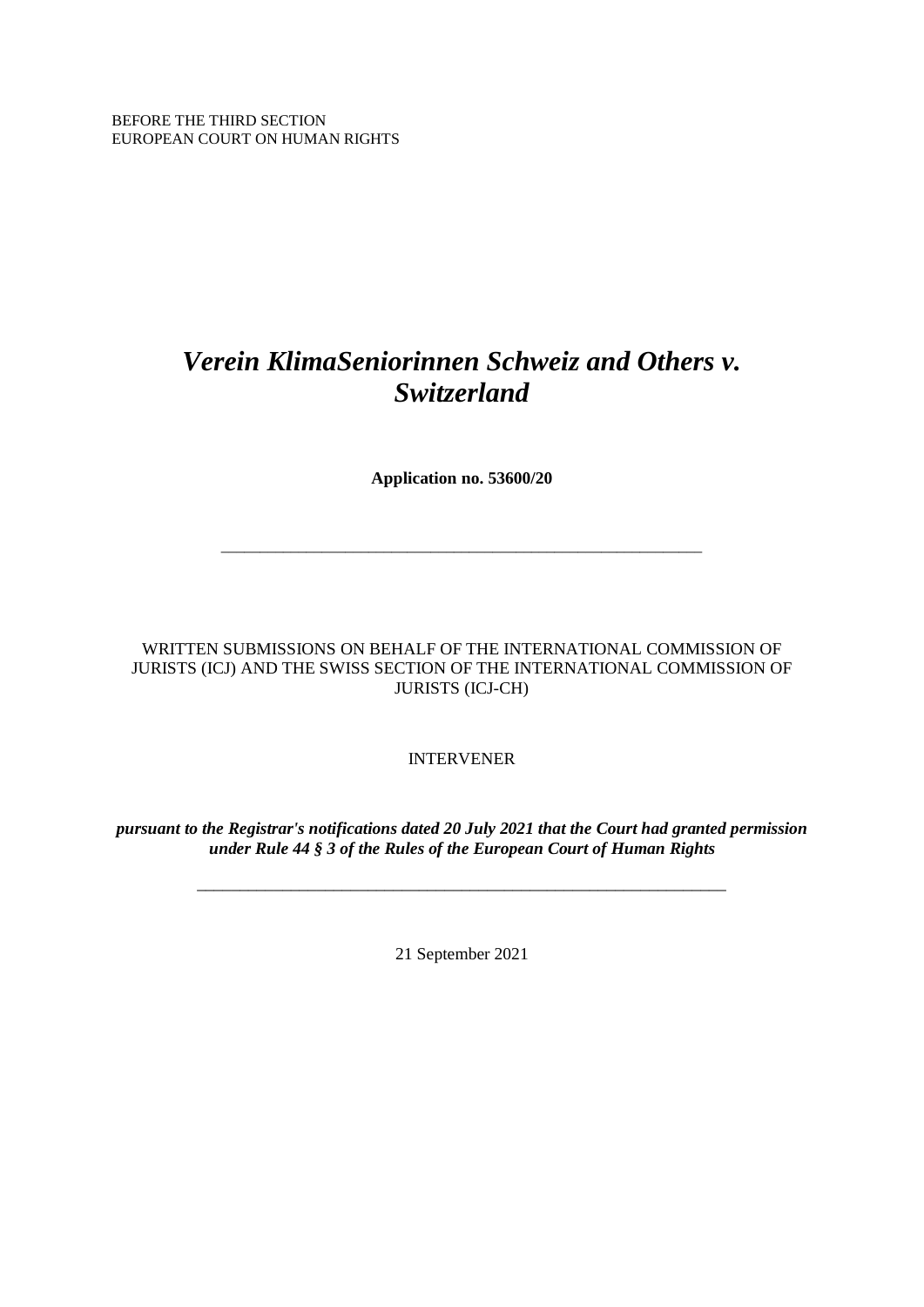#### **INTRODUCTION**

This joint third-party intervention is submitted by the International Commission of Jurists (ICJ) and the Swiss Section of the International Commission of Jurists (ICJ-CH) ("the interveners") pursuant to leave granted by the President of the Third Section of the European Court of Human Rights in letters dated 20 July 2021 and in accordance with Rule 44(1) of the Rules of the Court.

The present submission will deal with four principal matters, namely (1) the notion of direct and indirect victims (Art. 34 ECHR) and the victim status of associations and NGOs; (2) the right of access to court (Art. 6(1) ECHR), subsidiarily the right to an effective remedy (Art. 13 ECHR); (3) the substantive rights affected by climate change (Arts 2 and 8 ECHR), and (4) the positive obligations of States resulting from those substantive rights, in light of principles of international environmental law to be taken into account. We respectfully submit that this case provides an important opportunity for the Court to clarify its standards regarding these questions, and to ensure access to justice and the practical and effective protection of Convention rights as the impacts of climate change on the enjoyment of Convention rights intensify. This case also represents a key opportunity to set the course for future applications in climate-related cases.

#### **1. Victim Status**

### <span id="page-1-3"></span><span id="page-1-0"></span>**a. Individual Applicants**

In climate-related cases, individual applicants to the Court typically will face a significant procedural barrier regarding their 'victim status'.<sup>1</sup> This is because climate claims also pursue a public interest in environmental protection, and because they often at least partially concern the future, although the effects will be inevitable and irremediable absent immediate action.<sup>2</sup>

<span id="page-1-2"></span>In the past, the Court has held that potential victims 'must produce reasonable and convincing evidence of the likelihood that a violation affecting them personally will occur; mere suspicion or conjecture is insufficient in this respect.'<sup>3</sup> When it comes to environmental damage, including climate change, applicants are at a particular disadvantage to prove that they are 'directly concerned by the situation and have a legitimate personal interest in seeing it brought to an end' <sup>4</sup> because it is difficult to distinguish their interests from general ones. While any environmental interest will be relevant to the wider public, members of which will also benefit from a timely and adequate response to environmental harm, this need not qualify a given case as an *actio popularis*, nor does it imply that the rights engaged are collective, rather than individual rights. In fact, congruence between public and individual interests is inherent to environmental human rights claims, to which category climate change cases belong.<sup>5</sup> In the past, the Court has allowed claims from applicants who were rendered more vulnerable to negative health impacts due to pollution, despite noting that environmental degradation *as such* does not raise an issue under the Convention absent impacts on individual rights.<sup>6</sup> Thus, in *Cordella v. Italy*, the Court rightly found that the pollution in question not only endangered the health of the 180 applicants in the case, but of the entire population living in the affected area, and it accepted that the applicants had

<span id="page-1-1"></span><sup>&</sup>lt;sup>1</sup> See, in this regard, R Pavoni, 'Public Interest Environmental Litigation and the European Court of Human Rights: No Love at First Sight', in *International Law for Common Goods*, F Lenzerini and AF Vrdolak (eds), (Hart Publishing 2014) 331, 334-337. The affectedness requirement has been discussed for example in *Monnat v. Switzerland*, Application no. 73604/01, Judgment of 21 September 2006, ECHR 2006‑X, para 33; *Brumărescu v. Romania,* Application no. 28342/95, Judgment [GC] of 28 October 1999, Reports 1999-VII, para 50.

<sup>&</sup>lt;sup>2</sup> On the projected impacts of anthropogenic climate change absent immediate emissions reductions measures, see United Nations Environment Programme (UNEP), *Emissions Gap Report 2020* (2020); International Panel on Climate Change (IPCC), 'Climate Change 2021: The Physical Science Basis' (2021), [https://www.ipcc.ch/report/ar6/wg1/downloads/report/IPCC\\_AR6\\_WGI\\_Full\\_Report.pdf.](https://www.ipcc.ch/report/ar6/wg1/downloads/report/IPCC_AR6_WGI_Full_Report.pdf.)

<sup>3</sup> *Centre for Legal Resources on behalf of Valentin Câmpeanu v. Romania*, Application no. 47848/08, Judgment [GC] of 17 July 2014, Reports 2014, para. 101, citing among others *Monnat v. Switzerland*, *supra* n [1,](#page-1-0) paras. 31-32. On potential victimhood, see *Klass and Others v. Germany*, Application no. 5029/71, Judgment of 6 September 1978, Series A No. 28; *Soering v. the United Kingdom*, Application no. 14038/88, Judgment of 7 July 1989, Series A No. 161; *Dudgeon v. the United Kingdom*, Application no. 7525/76, Judgment of 22 October 1981, Series A, No. 45; *Roman Zakharov v.* Russia, no. 47143/06, Judgment [GC] of 4 December 2015, Reports 2015, paras. 173-178.

<sup>4</sup> *Vallianatos and Others v. Greece*, Application nos. 29381/09, 32684/09, Judgment [GC] of 7 November, Reports 2013 (extracts), para. 49. <sup>5</sup> As implied by *Tătar v. Romania*, Application no. 67021/01, Judgment of 27 January 2009, para. 124, and *Di Sarno et Autres c. Italie*, Application no. 30765/08, Judgment of 10 January 2012 (French version, paragraph omitted from the English version of judgment), para. 81. <sup>6</sup> *Cordella and Others v. Italy*, Application nos. 54414/13 and 54264/15, Judgment of 24 January 2019, paras. 100-109. See also *Fadeyeva v. Russia*, Application no. 55723/00, Judgment of 9 June 2005, ECHR 2005‑IV, para. 88.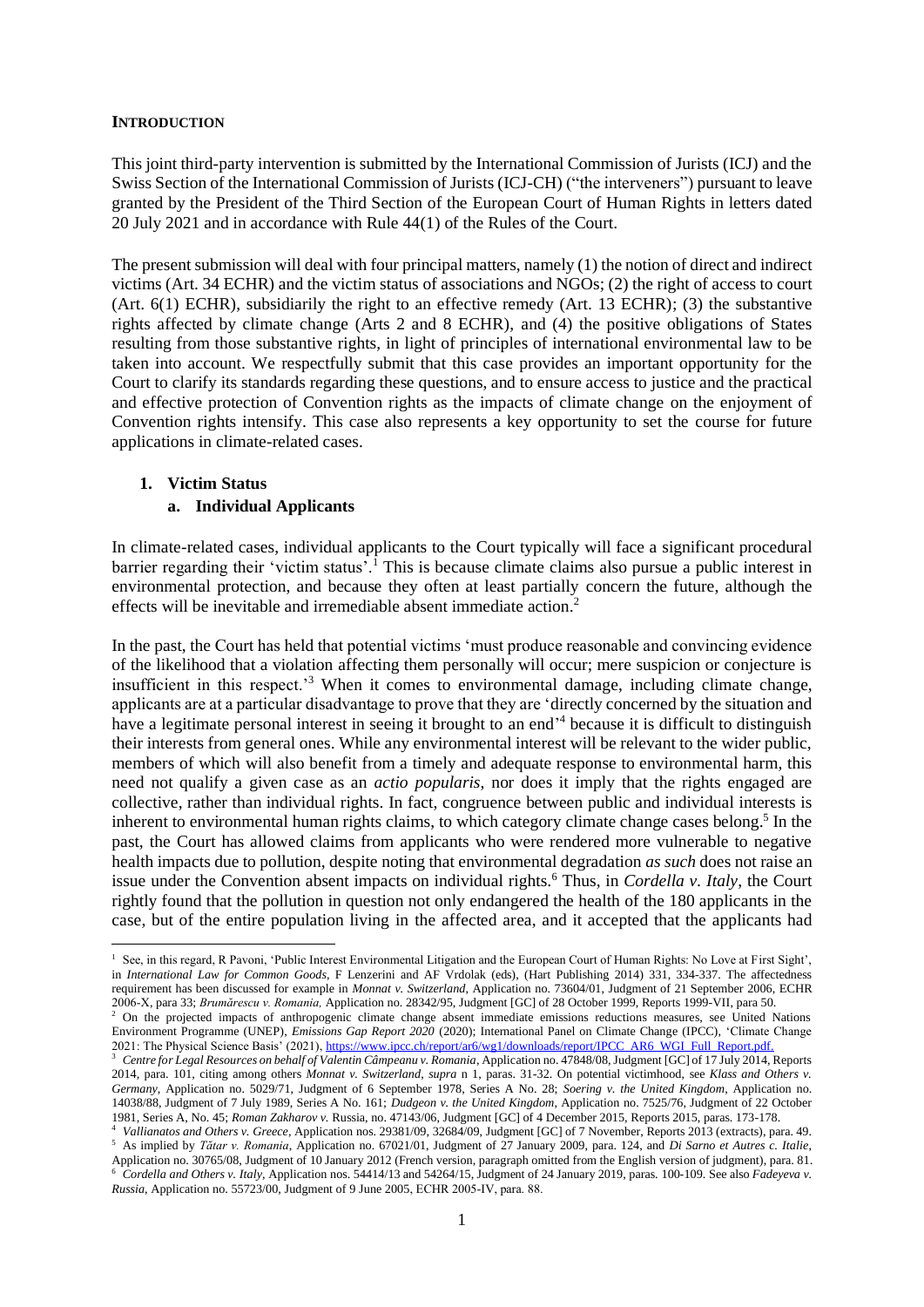victim status despite the broader effects of the pollution in question.<sup>7</sup> This approach, it is submitted here, is necessary to render individual rights practical and effective in the context of climate change.<sup>8</sup>

On this basis, we respectfully invite the Court to use this opportunity to clarify its standards on potential victimhood in a manner that ensures that Convention rights can be effectively protected and the fact that rights of large number of victims may be engaged does not serve to nullify the right to effective remedies. The interveners note that the Court has used slightly different approaches to interpret when a certain situation had an adverse impact on the applicants. In *Cordella* and in the earlier *Di Sarno and*  Others v. Italy case,<sup>9</sup> the Court did not require the applicants to demonstrate that they had suffered a health or other harm that could be proven to have been exclusively caused by environmental pollution, while in *Caron and Others v. France*,<sup>10</sup> the Court mentioned the need to prove a more direct effect detrimental to applicants based on the proximity of GMO crops. The present case provides the Court with an important opportunity to clarify its standards concerning potential, indirect and direct victims, in the particular context of the threat posed by climate change.

Lastly, we would like to draw the Court's attention to the fact that, in climate-related cases, the question of whether the applicants are sufficiently affected by policy failures regarding the mitigation of and adaptation to climate change requires an assessment of the documented risks and scientific evidence at stake. The issue of victim status is thus closely linked to the substance of the applicants' complaints, and we invite the Court to reflect this in its assessment.<sup>11</sup>

## b. **Victim Status of Associations and NGOs before the Court**

The Court has historically been reluctant to hear cases filed by organisations rather than by individual applicants. However, environmental organisations are uniquely positioned to bring claims regarding climate change, as this type of litigation is particularly demanding in terms of the costs and scientific evidence involved. Recognizing the victim status of environmental associations is thus crucial for individuals seeking access to justice in environmental cases.

We note that the Court's past case-law has demonstrated a recognition of the potential value of such organizational representation. It has held that 'in modern-day societies recourse to collective bodies such as associations is one of the accessible means, sometimes the only means, available to the citizens whereby they can defend their particular interests effectively.<sup>'12</sup> In addition, 'the standing of associations to bring legal proceedings in defence of their members' interests is recognised by the legislation of most European countries'.<sup>13</sup> To cite the Court, '[a]ny other, excessively formalistic, conclusion would make protection of the rights guaranteed by the Convention ineffectual and illusory.'<sup>14</sup>

<span id="page-2-0"></span>At the same time, the Court has applied variable standards when associations have lodged applications before it. Thus, it granted victim status to the applicant associations in the *Gorraiz Lizarraga*, *Collectif stop Melox* and *L'Erablière* cases, but took a different stance in *Sdružení Jihočeské Matky v. the Czech Republic* and *Bursa Barosu Başkanlığı and Others v. Turkey.*<sup>15</sup> In *Bursa Barosu Başkanlığı*, the Court

<sup>7</sup> *Cordella and Others v. Italy*, *supra* n [6,](#page-1-1) para. 172.

<span id="page-2-1"></span><sup>8</sup> *Öneryıldız v. Turkey*, Application no. 48939/99, Judgment [GC] of 30 November 2004, Reports 2004-XII, para. 69.

<sup>9</sup> *Di Sarno and Others v. Italy*, Application no. 30765/08, Judgment of 10 January 2012.

<sup>&</sup>lt;sup>10</sup> *Caron and Others v. France*, Application no. 48629/08, Decision of 29 June 2010, para. 1.

<sup>11</sup> *Selahattin Demirtaş v. Turkey (No. 2),* Application no. 14305/17, Judgment [GC] of 22 December 2020, para. 240: *Regner v. the Czech Republic*, Application no. 35289/11, Judgment [GC] of 19 September 2017, Reports 2017, para. 98; *Siliadin v. France*, Application no. 73316/01, Judgment of 26 July 2005, Reports 2005-VII, para. 63; *Hirsi Jamaa and Others v. Italy*, Application no. 27765/09, Judgment [GC] of 23 February 2012, Reports 2012, para. 111.

<sup>&</sup>lt;sup>12</sup> Beizaras and Levickas v. Lithuania, Application no. 41288/15, Judgment of 14 January 2020, para. 81.

<sup>&</sup>lt;sup>13</sup> *Ibid.*, citing *Gorraiz Lizarraga and Others v. Spain*, Application no. 62543/00, Judgment of 27 April 2004, Reports 2004-III, paras. 37-39, see also, *mutatis mutandis*, *Centre for Legal Resources on behalf of Valentin Câmpeanu v. Romania*, *supra* n [3,](#page-1-2) paras. 101, 103 and 112. <sup>14</sup> Beizaras and Levickas v. Lithuania, Application no. 41288/15, Judgment of 14 January 2020, para. 81.

<sup>15</sup> *Gorraiz Lizarraga and Others v. Spain*, *supra* n [13;](#page-2-0) *Collectif national d'information et d'opposition à l'usine Melox – Collectif stop Melox et Mox v. France,* Application no. 75218/01, Judgment of 12 June 2007, and *L'Erablière A.S.B.L. v. Belgium*, Application no. 49230/07, Judgment of 24 February 2009, Reports 2009 (extracts), in contrast with *Bursa Barosu Başkanliği and Others v. Turkey*, Application no.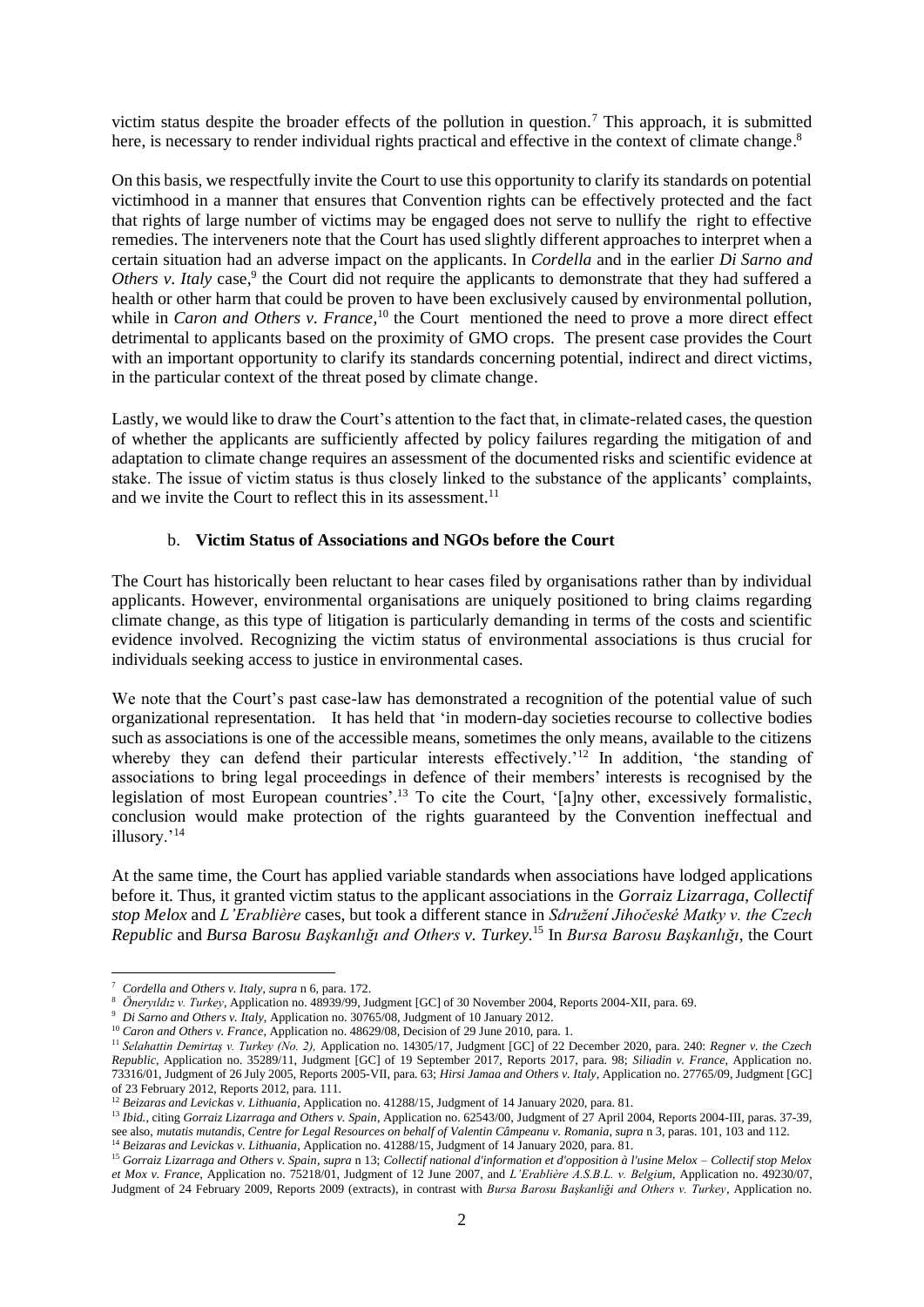linked its own assessment of victim status under Art. 34 ECHR to the domestic rules on *locus standi*, and denied victim status to applicants who could not challenge an administrative act at the domestic level.<sup>16</sup> This seems to contradict the Court's power to autonomously evaluate victim status under Art. 34 ECHR.<sup>17</sup> The *Verein Klimaseniorinnen* case, where the Swiss Federal Supreme Court left the question of the applicant association's standing open,<sup>18</sup> represents an opportunity for the Court to resolve the tension resulting from the fact that applicants from some countries may bring cases to the Court through organisations where domestic law allows this, and others may not.<sup>19</sup>

Secondly, the interveners consider that the direct interests of an organisation may be at stake when it comes to the protection of Art. 6(1) ECHR. As the Court has confirmed in the past, an association that was party to a purportedly unfair domestic lawsuit *ipso facto* qualifies as a victim of an Article 6 violation, regardless of whether that lawsuit may be categorized as public interest litigation.<sup>20</sup>

There is therefore a strong need to clarify and tailor the Court's approach to the victim status of organisations in climate change cases. The challenge posed by climate change is a question that is only recently coming to the Court, and there is a strong need to clarify how victim status requirements respond to this new challenge in a way that allows for effective protection of Convention rights before the irreparable harms at stake have fully manifested. The Court has an opportunity here to set the course for how it will respond to climate cases in the future, and to ensure access to justice for applicants whether they bring their cases individually or whether they band together in associations. The Court's notion of victim status is up to this challenge: it is capable of evolution, and should not be applied with excessive formalism or rigidity.<sup>21</sup>

#### **2. Article 6 ECHR and access to justice for climate change**

As the Commissioner for Human Rights noted in her third-party intervention in the *Duarte Agostinho v. 33 Member States* case, the response to climate change raises important questions about individual access to justice.<sup>22</sup> Rejecting individual applicants in deference to the outcomes of potential future domestic political processes does not ensure adequate and effective protection of applicants' rights in this context, nor does it entail adequate consideration for the urgency of climate action, if serious human rights violations are to be avoided or at least minimized.<sup>23</sup> Declaring that climate policy is exclusively a political question – a concept that has up to now fortunately not been adopted by the Court - means entirely exempting it from human rights-based review. This concern is made more acute by the increasing recognition of the right to a healthy environment in many national constitutions.

In light of the principle of subsidiarity and the interest in upholding the Court's standards at the national level, access to court is also key for allowing individuals to claim their rights under Arts 2, 3, 8 and 10 and 11 in relation to climate change. Moreover, the Convention must be interpreted in accordance with the relevant norms and principles of international  $law<sup>24</sup>$  and access to justice is one such important principle in respect of international environmental law. It has been included in Principle 10 of the Rio Declaration on Environment and Development and further elaborated in Art. 9 of the Aarhus

<sup>25680/05,</sup> Judgment of 19 June 2018, paras. 22, 114-116 and *Sdružení Jihočeské Matky v. the Czech Republic,* Application no. 19101/03, Decision of 10 July 2006.

<sup>16</sup> See *Bursa Barosu Başkanliği and Others v. Turkey*, *supra* n [15,](#page-2-1) paras 22, 114-116.

<sup>17</sup> *Gorraiz Lizarraga and Others v. Spain*, *supra* [n 13,](#page-2-0) para. 35, *Vallianatos and Others v. Greece*, *supra* [n 4,](#page-1-3) para. 47.

<sup>18</sup> BGE 146 I 145, E. 1.

<sup>19</sup> *Kósa v. Hungary*, Application no. 53461/15, Decision of 21 November 2017, para. 56.

<sup>20</sup> *Gorraiz Lizarraga and Others v. Spain*, *supra* [n 13,](#page-2-0) para. 36; *Collectif stop Melox et Mox v. France*, *supra* n [15,](#page-2-1) *passim*.

<sup>21</sup> *Monnat v. Switzerland*, *supra* [n 1,](#page-1-0) paras. 30-33; *Gorraiz Lizarraga and Others v. Spain*, *supra* n [13,](#page-2-0) para. 38; *Stukus and Others v. Poland*, Application no. 12534/03, Judgment of 1 April 2008, para. 35; *Ziętal v. Poland*, Application no. 64972/01, Judgment of 12 May 2009, paras. 54-59.

<sup>22</sup> *Duarte Agostinho and Others v. Portugal and 32 other States*, third-party intervention by the Council of Europe Commissioner for Human Rights, para. 37.

<sup>&</sup>lt;sup>23</sup> For a recent and authoritative analysis of the best available climate science, and an urgent call to action, see IPCC, *supra* n 2.

<sup>&</sup>lt;sup>24</sup> Al-Dulimi and Montana Management Inc. v. Switzerland, Application no. 5809/08, Judgment of 21 June 2016, paras. 134-136; Loizidou v. *Turkey* (merits), 18 December 1996, § 43, *Reports* 1996-VI.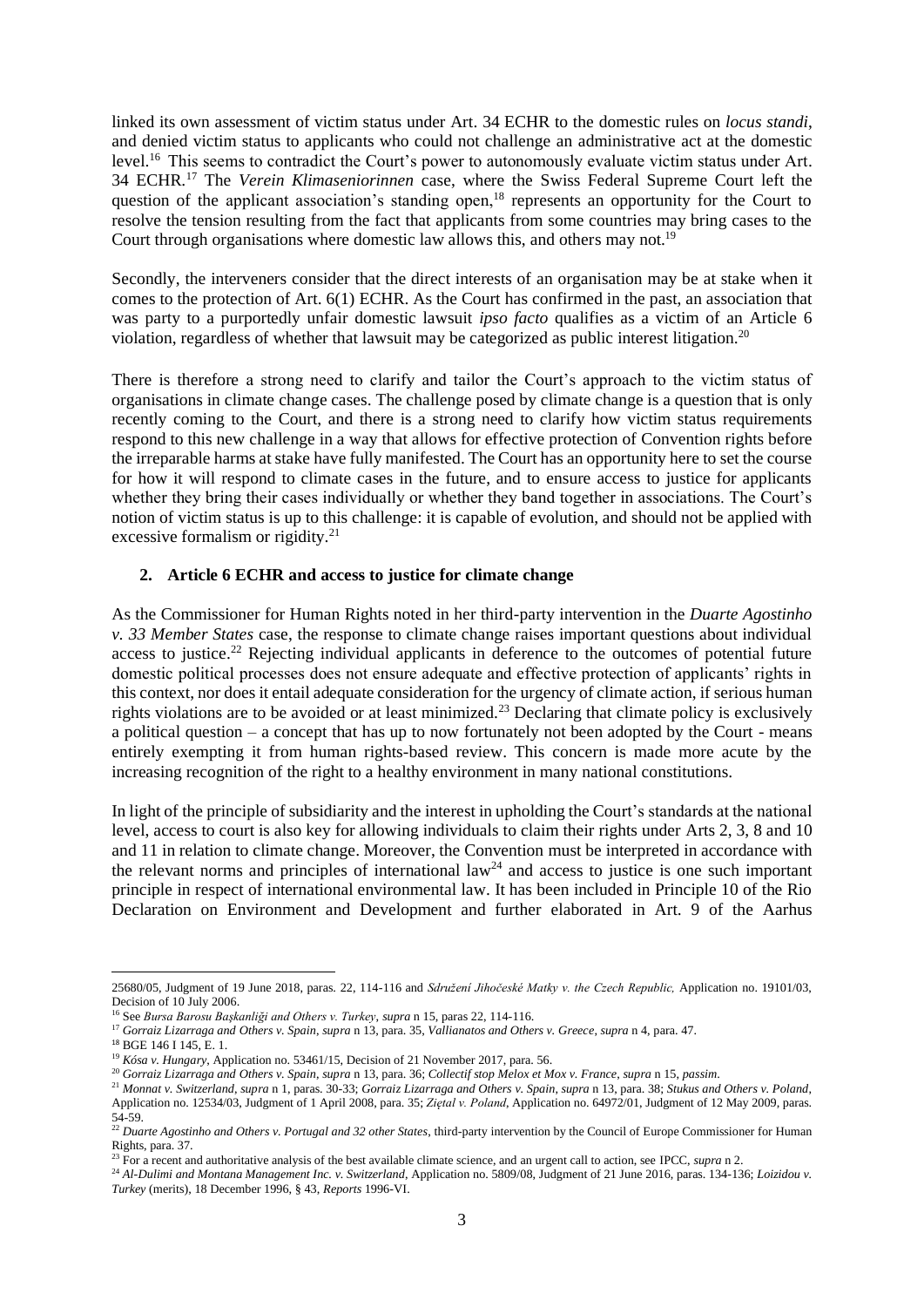<span id="page-4-1"></span>Convention.<sup>25</sup> The Court has built on the principles enshrined in the latter in its case law concerning Art. 8,<sup>26</sup> and we encourage the Court to consider these instruments also in its case law on Art. 6.

<span id="page-4-2"></span><span id="page-4-0"></span>The present case provides the Court with an opportunity to adapt its extensive case law in environmental matters to climate change. More specifically, we see the need to adjust the Court's 'proximity element' regarding the application of Art. 6 (1). The Court's requirement of a 'direct link' between the right invoked and the disputed domestic proceedings should be reassessed in light of the particular nature of the threat posed by climate change.<sup>27</sup> Whereas in several earlier cases the link between the right invoked and the disputed domestic proceedings was considered 'too tenuous and remote' for Art. 6 to apply,<sup>28</sup> this jurisprudence subsequently evolved in *Taşkın and Others v. Turkey* and *Okyay and Others v. Turkey*. <sup>29</sup> The interveners encourage the Court to follow its approach in these two cases, where it held that extensive environmental risks and the proceedings concerning them can be considered an issue of civil rights for the purposes of Art. 6.<sup>30</sup> Significantly, this Court's posture in *Taşkın* helped support the Inter-American Court of Human Rights in its affirmation that access to justice is a key element of human rights in the environmental context as individuals 'must also be able to appeal to the courts against any decision, act or omission where they consider that their interests or their comments have not been given sufficient weight in the decision-making process'.<sup>31</sup>

In order to adapt the Court's jurisprudence to environmental harm, the Court has construed the 'proximity element' expansively enough to cover situations of wide environmental impact. In *Okyay*, contrary to *Taşkın*, the applicants' homes were at a considerable distance from the source of pollution. However, in the former case, one of the studies included in the records of the domestic proceedings showed that the hazardous emissions in question might extend to the area where the applicants were living. The Court thus held that 'this brings into play their right to the protection of their physical integrity, despite the fact that the risk which they run is not as serious, specific and imminent as that run by those living in the immediate vicinity of the plants.<sup>32</sup> While the Court has not entirely embraced this approach in *Sdružení Jihočeské Matky v. the Czech Republic (dec.)*, *Ivan Atanasov v. Bulgaria* and *Association Greenpeace France v. France (dec.)*, <sup>33</sup> finding that Art. 6 was not applicable in these cases, we encourage the Court to follow the *Okyay* approach with regard to climate change where the 'proximity element' should be considered to be *ipso facto* satisfied. We thus encourage the Court to seize this opportunity to adopt clear standards for applying Art. 6 in climate change cases, thereby setting a consistent course for the future and ensuring that domestic courts deal with such cases on the merits.

In addition, if the Court finds that Art. 6 is not applicable, Art. 13 ECHR under which individuals with an arguable case that their rights have been violated, have the right to an effective remedy at the national level, nevertheless remains engaged.<sup>34</sup> Such remedy must be effective, impartial and independent and be capable of reviewing and overturning the decision.<sup>35</sup> Judicial bodies should in principle be

<sup>&</sup>lt;sup>25</sup> Rio Declaration on Environment and Development, Report of the United Nations Conference on Environment and Development, 14 June 1992, UN Doc A/CONF.151/26 (Vol. I); Convention on Access to Information, Public Participation in Decision-Making and Access to Justice in Environmental Matters (Aarhus Convention), 25 June 1998, U.N.T.S. 2161, 447. Switzerland has ratified the Aarhus Convention in 2014. <sup>26</sup> Even where the respondent State was not a party to the Aarhus Convention: see *Taşkın and Others v. Turkey*, Application no. 46117/99, Judgment of 10 November 2004, Reports 2004-X, paras. 99 and 119; *Grimkovskaya v. Ukraine*, Application no. 38182/03, Judgment of 21 July 2011, para. 72.

<sup>27</sup> First introduced in *Balmer-Schafroth and Others v. Switzerland*, Application no. 22110/93, Judgment of 26 August 1997, Reports 1997-IV. <sup>28</sup> *Balmer-Schafroth and Others v. Switzerland*, *supra* n [27;](#page-4-0) *Athanassoglou and Others v. Switzerland, Application* no. 27644/95, Judgment [GC] of 6 April 2000, Reports 2000-IV*; Gorraiz Lizarraga and Others v. Spain*, *supra* n [13.](#page-2-0)

<sup>29</sup> *Taşkın and Others v. Turkey*, *supra* n [26,](#page-4-1) para. 119; *Okyay and Others v. Turkey*, Application no. 36220/97, Judgment of 12 July 2005, Reports 2005-VI.

<sup>30</sup> *Ibid.,* para. 133.

<sup>&</sup>lt;sup>31</sup> IACtHR, Advisory Opinion OC-23/17 on the Right to a Healthy Environment, issued on 7 February 2018, citing *Taşkın and Others v. Turkey*, *supra* [n 26,](#page-4-1) para. 119.

<sup>32</sup> *Okyay and Others v. Turkey*, *supra* [n 29,](#page-4-2) para. 66.

<sup>33</sup> *Sdružení Jihočeské Matky v. the Czech Republic, supra* [n 15;](#page-2-1) *Ivan Atanasov v. Bulgaria*, Application no. 12853/03, Judgment of 2 December 2010; *Association Greenpeace France v. France,* Application no. 55243/10, Decision of 13 December 2011.

<sup>34</sup> Art. 8 UDHR; Art. 2.3 ICCPR; Art. 8.2 CPED; Art. 13 ECHR; Art. 25 ACHR; Art. 25 *Protocol to the ACHPR on the Rights of Women in Africa*. See also Arts 2 and 3 of the UN Basic Principles and Guidelines on the right to a remedy and reparation.

<sup>&</sup>lt;sup>35</sup> Alzery v Sweden, CCPR, Communication no. 1416/2005, Views of 10 November 2006, para. 11.8. In the same case, the Committee did not find a violation of Art. 13 ICCPR, therefore demonstrating the more extended guarantees provided to by the principle of *non-refoulement*. See also, *Zhakhongir Maksudov and Others v Kyrgyzstan*, CCPR, Communications nos. 1461-1462-1476-1477/2006, Views of 31 July 2008, para.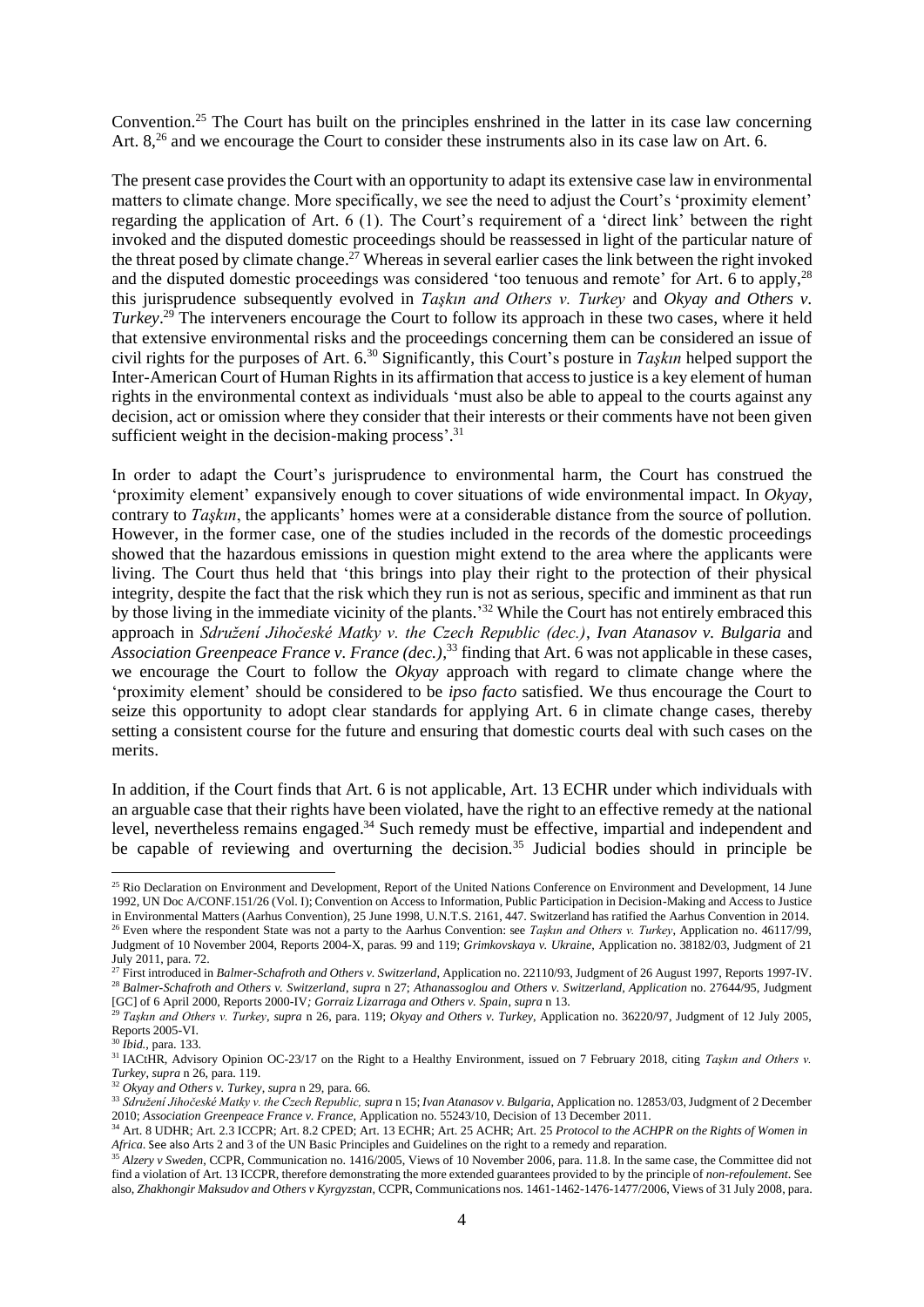empowered to provide an effective remedy in all such cases, and in any event any remedy-granting body must fulfil the requirements set out above if it is to qualify as effective - i.e. the power to bring about cessation of the violation and appropriate reparation, including, where relevant, restitution – and of impartiality and independence.<sup>36</sup> The remedy must be prompt and effective in practice as well as in law, and must not be unjustifiably hindered by the acts of State authorities.<sup>37</sup>

The right to an effective remedy for violations of the Convention's rights applies also for violations ensuing from a lack of respect of obligations under international environmental law when these materialise in violations of human rights obligations, including positive ones.<sup>38</sup> Under international environmental instruments, Principle 10 of the Rio Declaration states: "Effective access to judicial and administrative proceedings, including redress and remedy, shall be provided."

The Framework Principles on human rights and the environment of the UN Special Rapporteur on the issue of human rights obligations relating to the enjoyment of a safe, clean, healthy and sustainable environment in its, which are reflective of existing human rights obligations in the environmental context, affirm that 'States should provide for access to effective remedies for violations of human rights and domestic laws relating to the environment' (Principle 10).<sup>39</sup> A mapping exercise conducted by the Rapporteur on universal and regional human rights sources showed the existence of certain procedural obligations in relation to environmental protection, including the duty of States to 'provide access to remedies for harm. These obligations have bases in civil and political rights, but they have been clarified and extended in the environmental context on the basis of the entire range of human rights at risk from environmental harm' 40 .

As the Office of the UN High Commissioner for Human Rights has affirmed, 'States should be held accountable to rights holders for their contributions to climate change, including for failure to adequately regulate the emissions of businesses under their jurisdiction regardless of where such emissions or their harms actually occur.<sup>'41</sup>

A judicial or other independent remedy to appreciate a human rights violation linked to climate change, may be expected to rely at least in part on international expert standards, namely the IPCCC findings and the States' commitments undertaken under the Nationally Determined Contributions (NDCs) under the Paris Agreement, as this Court and other authorities do with water pollution or health and WHO standards.<sup>42</sup> Other relevant factors to assess the failure to uphold positive obligations can be the retrogressive effect of measures undertaken in respect to the goal to limit or reverse climate change<sup>43</sup> or

<sup>38</sup> See, *Di Sarno and Others v Italy*, *supra* n. 9, para. 117. See also, paras 86 and 87.

<sup>12.7;</sup> *Agiza v Sweden*, CAT, Communication no. 233/2003, Views of 24 May 2005, para. 13.7; *Shamayev and Others v Georgia and Russia*, ECtHR, no. 36378, Judgment of 12 April 2005, para. 460*; M.S.S. v Belgium and Greece,* ECtHR [GC], Application no. 30696/09, Judgment of 21 January 2011, para. 293; *C.G. and Others v Bulgaria*, ECtHR, Application no. 1365/07, Judgment of 24 April 2008, para. 56 (Right to a remedy where right to respect for family life under Art. 8 ECHR was in issue); *Čonka v Belgium*, ECtHR, Application no. 51564/99, Judgment of 5 February 2002, paras.77-85 (right to a remedy in case of alleged collective expulsion under Art. 4 Protocol 4 ECHR). For the Inter-American system, *inter alia*, *Ximenes-Lopes v Brazil*, IACtHR, Series C No. 149, Judgment of 4 July 2006, para. 175. A thorough analysis of the right to a remedy is to be found in, ICJ, *Practitioners' Guide No. 2*.

<sup>36</sup> See, ICJ, *Practitioners' Guide No.2*, *supra* n. 36, pp. 49-54; General Comment No. 4 on the implementation of article 3 of the Convention in the context of article 22, CAT, UN Doc. CAT/C/GC/4, 4 September 2018*,* para. 13.

<sup>37</sup> *Muminov v Russia*, ECtHR, Application no. 42502/06, Judgment of 11 December 2008, para. 100; *Isakov v Russia*, ECtHR, Application no. 14049/08, Judgment of 8 July 2010, para. 136; *Yuldashev v Russia*, ECtHR, Application no. 1248/09, Judgment of 8 July 2010, paras. 110- 111; *Garayev v Azerbaijan*, ECtHR, Application no. 53688/08, Judgment of 10 June 2010, paras. 82 and 84.

<sup>39</sup> *Report of the UN Special Rapporteur on the issue of human rights obligations relating to the enjoyment of a safe, clean, healthy and sustainable environment*, UN Doc. A/HRC/37/59, 24 January 2018, p. 13.

<sup>40</sup> *Report of the UN Independent Expert on the issue of human rights obligations relating to the enjoyment of a safe, clean, healthy and sustainable environment,* UN Doc. A/HRC/25/53, 30 December 2013, para. 9.

<sup>&</sup>lt;sup>41</sup> OHCHR, Factsheet no. 38, 2021, available at [https://www.ohchr.org/Documents/Publications/FSheet38\\_FAQ\\_HR\\_CC\\_EN.pdf](https://www.ohchr.org/Documents/Publications/FSheet38_FAQ_HR_CC_EN.pdf) , p. 32. <sup>42</sup> See, *Report of the UN Independent Expert on the issue of human rights obligations relating to the enjoyment of a safe, clean, healthy and sustainable environment,* UN Doc. A/HRC/25/53, 30 December 2013, para. 54, referring to *International Federation for Human Rights (FIDH) v. Greece*, No. 72/2011, 23 January 2013, paras. 42–44, 148 and, for example, *Dubetska and others v. Ukraine,* Application No. 30499/03, 10 May 2011, para. 107 (national standards); *Fägerskiöld v. Sweden*, Application No. 37664/04, 26 February 2008 (WHO standards).

<sup>43</sup> *Ibid.*, para. 55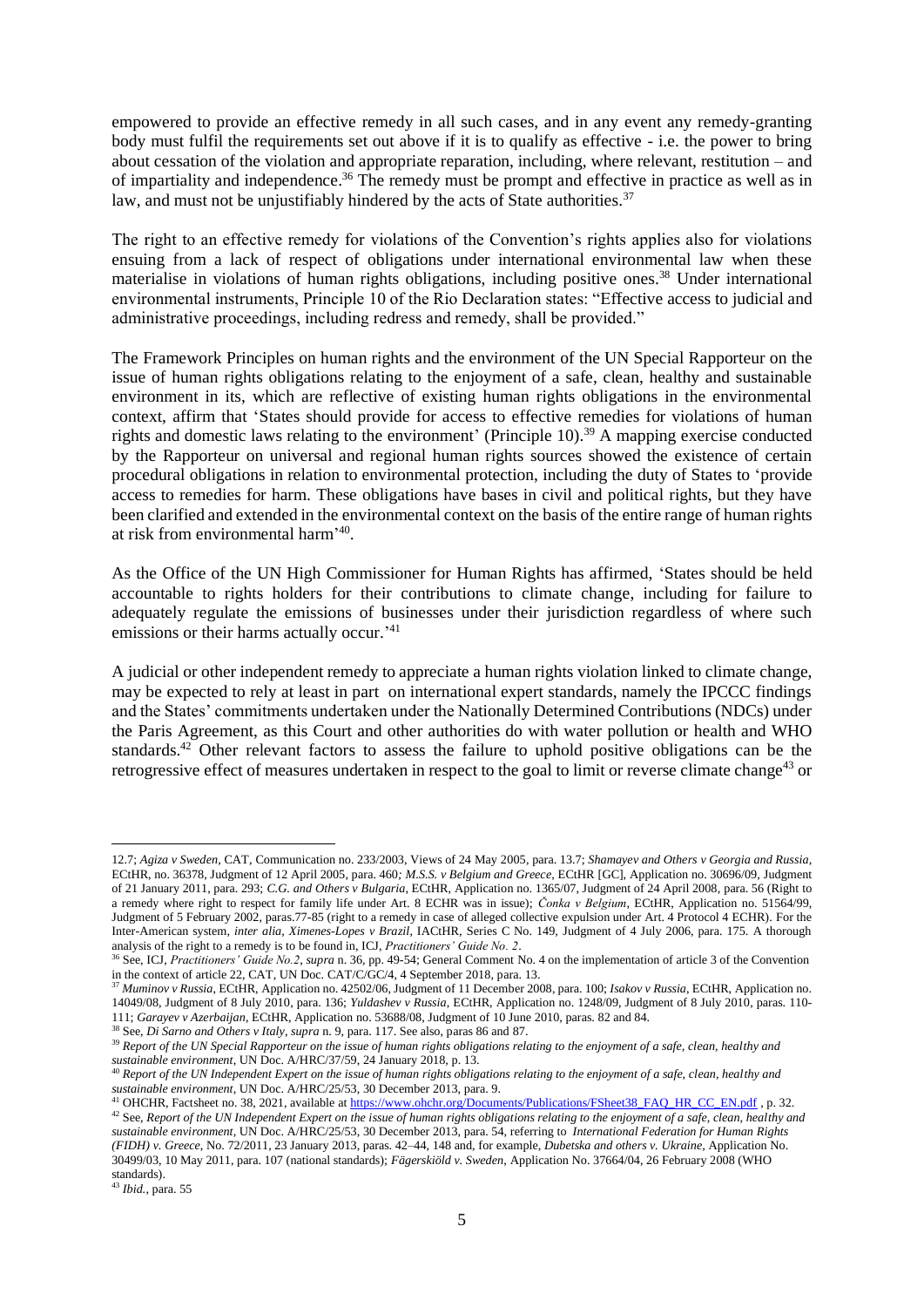the 'failure to adopt reasonable measures to mobilize available resources to prevent foreseeable human rights harms caused by climate change.'<sup>44</sup>

#### **3. Climate change engages rights under Articles 2 and 8 ECHR**

It is the settled jurisprudence of this Court that damage to the environment by either state or non-state actors may engage Convention rights, <sup>45</sup> including under Arts 2 and 8,<sup>46</sup> where it is foreseeable that it will cause harm to the life, health, or enjoyment of private or family life or of the home of people within the State's jurisdiction.<sup>47</sup>

The interveners submit that the scale, intensity and imminence of the environmental damage posed by human-induced climate change are such as to engage rights under Arts 2 and 8 ECHR, in the same way as other more localised forms of environmental harm. First, the extent of the actual and potential harm has been authoritatively established: most recently, amongst many other sources, the 2021 report of the International Panel on Climate Change (IPCC) found that multiple changes in the climate are taking place in direct relationship to global warming, including heatwaves, heavy precipitation, and droughts<sup>48</sup> with effects that are irreversible for centuries.<sup>49</sup> It projected that, with every increase in global warming, every region will experience further changes in climatic impact-drivers and extreme weather events.<sup>50</sup>

Second, climate change entails severe risks to lives, health and wellbeing on a global scale. Numerous international human rights bodies have attested to the severity of the actual and potential damaging impact of climate change on the enjoyment of human rights.<sup>51</sup> Specifically, it is clear that heatwaves, wildfires, flooding, storms and other extreme weather events, as well as indirect impacts on the environment caused by climate change, pose a threat to lives, health and wellbeing of people in all jurisdictions.<sup>52</sup> The OHCHR has found six effects on health, including on the right to life: heat-related deaths, air pollution, extreme weather events and natural disasters, expanding disease vectors, nutrition, mental health.<sup>53</sup> The WHO has estimated that, globally, 250,000 additional deaths will take place each year between 2030-2050 due to climate change.<sup>54</sup> The UN Human Rights Committee, the supervisory body for the International Covenant on Civil and Political Rights to which all ECHR Contracting Parties are also a Party, recognized, in *Ioane Teitiota v New Zealand*, <sup>55</sup> that 'environmental degradation, climate change and unsustainable development constitute some of the most pressing and serious threats to the ability of present and future generations to enjoy the right to life.<sup>'56</sup> It founds that, consequently, the effects of climate change may expose individuals to violations of their right to life as well as their freedom from cruel, inhuman or degrading treatment.<sup>57</sup> There is also ample expert opinion to attest to

No.16798/90, Judgment of 9 December 1994., *Guerra v Italy*, Application No.14967/89, Judgment of 19 February 1998.

<sup>44</sup> OHCHR, Factsheet, *supra* n. 41, p. 32.

<sup>45</sup> *Tatar and Tatar v Romania*, Application no. 67021/01, Judgment of 5 July 2007, para. 87.

<sup>46</sup> It is also established that other Convention rights may be engaged by environmental harm, including under Art. 3 and Art. 1 of Protocol 1. <sup>47</sup> On Art. 2, see for example, *Oneryildiz v Turkey*, *supra* n.8, *LCB v UK*, Application No.14/1997/798/1001, Judgment of 9 June 1998; on Art. 8, see for example *Hatton v UK*, [GC] Application No.36022/97, Judgment of 8 July 2003; *Lopez Ostra v Spain*, Application

<sup>48</sup> IPCC, Climate Change 2021, *The Physical Science Basis, Summary for Policymakers*, *supra* n.2, paras.B.2.1 – B.2.2.

<sup>49</sup> *Ibid.,* para.B.5.1 – B.5.4.

<sup>50</sup> *Ibid.,* para.C.2.1 – c.2.7

<sup>51</sup> See for example, UN Human Rights Council, Resolution 47/19, July 2021. Preamble: "Recognizing that climate change poses an existential threat for some countries, and recognizing also that it has already had an adverse impact on the full and effective enjoyment of the human rights enshrined in the Universal Declaration of Human Rights and other international human rights instruments." <sup>52</sup> see. E.g. OHCHR, Joint Statement on Human Rights and Climate Change, 16 September 2019: para.1; OHCHR, *Analytical study on the relationship between climate change and the human right of everyone to the enjoyment of the highest attainable standard of physical and mental health, A/HRC/32/23, 6 May 2016,* paras.15-17

<sup>&</sup>lt;sup>53</sup> In addition to these six areas, "As a threat multiplier, climate change has more impacts on health than can be addressed in the present report. It has, for example, been linked to displacement, forced migration, insecurity and violent conflict, all of which pose substantial health risks. Declining biodiversity as a result of climate change also has an impact on the development of new medicines and access to medicines. Ecosystem damage has far-ranging implications for health, infrastructure, ecosystem services and traditional livelihoods. Climate change and associated natural disasters further increase burdens on Governments struggling to allocate limited resources to fulfil human rights obligations ». <https://documents-dds-ny.un.org/doc/UNDOC/GEN/G16/092/02/PDF/G1609202.pdf?OpenElement>

<sup>54</sup> World Health Organisation (WHO) Climate Change and Health: Key Facts, 1 February 2018[, https://www.who.int/news-room/fact](https://www.who.int/news-room/fact-sheets/detail/climate-change-and-health)[sheets/detail/climate-change-and-health](https://www.who.int/news-room/fact-sheets/detail/climate-change-and-health)

<sup>55</sup> UN Doc. CCPR/C/127/D/2738/2016, 7 January 2020.

<sup>56</sup> Ibid., para.9.4.

<sup>57</sup> Ibid., para.9.11 (in the context of non-refoulement).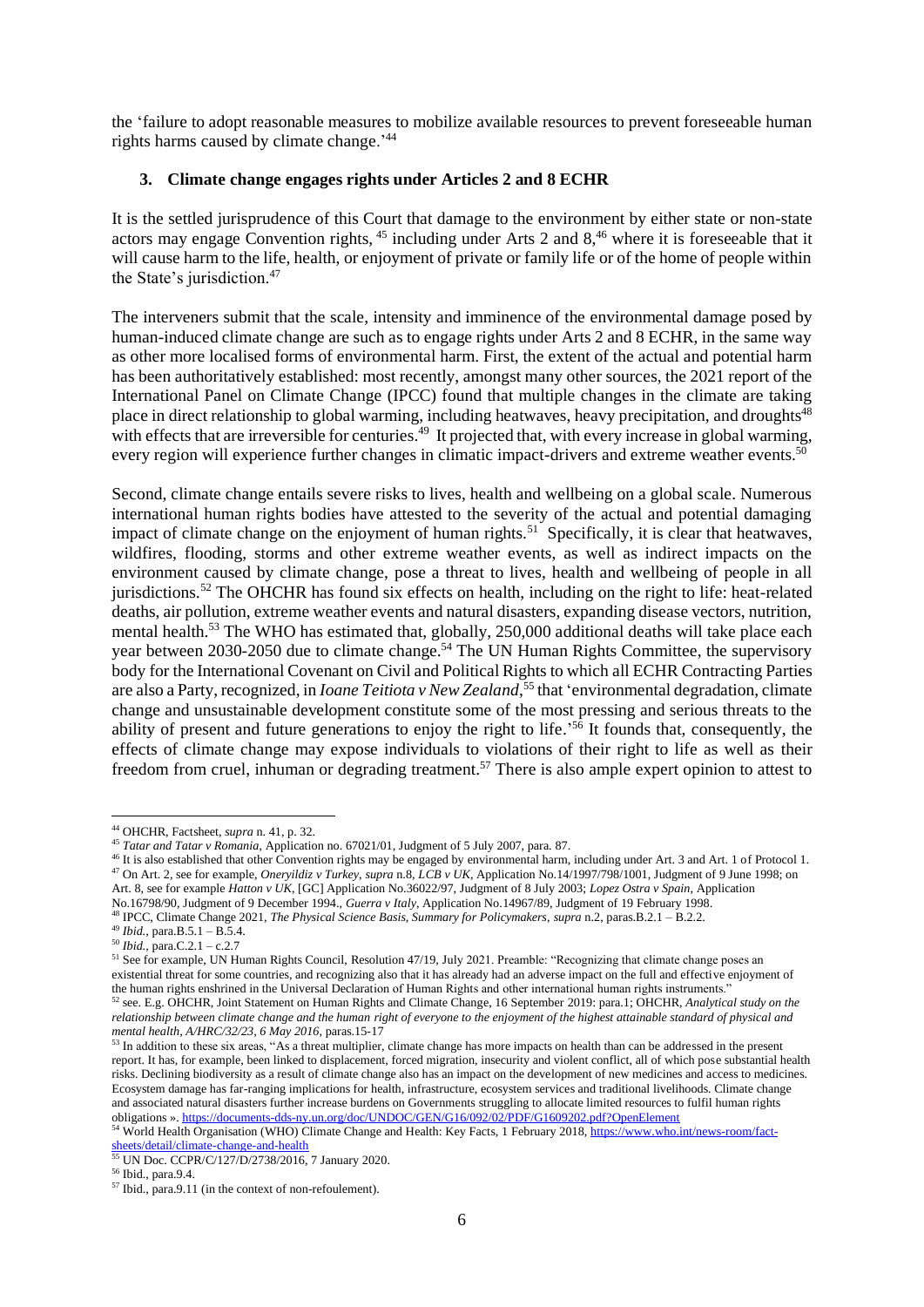the unequal impact of this risk to life and health, with particular impacts on the elderly,<sup>58</sup> those living in poverty, and women.<sup>59</sup>

Third, the causal link between these impacts and human action is clear, as is the capacity for action by State authorities to prevent further damage.<sup>60</sup> The responsibility of all States, including Member States of the Council of Europe, has been established in international instruments, and targets and frameworks for national action have been established under international environmental law.<sup>61</sup> Both the causes of climate change, rooted in certain human activities, and the consequences, risks and increasing imminence of these risks are clearly documented and well known to all States and public authorities, including through mechanisms established under international environmental law. It is submitted that this foreseeable impact has clear consequences for States' positive obligations under the Convention, including under Arts 2 and 8 ECHR.

Finally, the global nature of climate change does not detract from the fact that its impacts in any jurisdiction can only be prevented and mitigated by effective national action in multiple jurisdictions. The nature of climate change means that failures in prevention in one State contribute to damage to the global climate, which in turn leads, inter alia, to impacts on human rights within that State's jurisdiction. Therefore, protecting the Convention rights of those within the jurisdiction requires national contributions to global efforts in co-operation with other States, irrespective of questions of States' extra-territorial obligations on climate change under the Convention or other international legal instruments.

#### **4. Nature of positive obligations in the context of climate change**

#### *a. Under Article 2 ECHR*

Positive obligations to protect the right to life as guaranteed by Art. 2 ECHR $^{62}$  apply, inter alia, in the context of activities harmful to the environment, where the harm is sufficiently severe to endanger life and is foreseeable. <sup>63</sup> In such circumstances, the State is required to do all that could reasonably be required of it to prevent life being avoidably put at risk,<sup>64</sup> including though legislation, administrative regulation and practical enforcement measures.<sup>65</sup> In a series of cases applying Art. 2 to environmental harm, the Court has held that dangerous activities - such as processes creating toxic emissions, or giving rise to risks of flooding or nuclear tests – engage the responsibility of the State to take preventative action to avert threats to life.<sup>66</sup>

The interveners submit that activities which can be foreseen, in light of current scientific knowledge, to contribute significantly to climate change and, therefore, to the risk to life of persons within the jurisdiction of the State, constitute such dangerous activities. They therefore entail the State's positive

<sup>58</sup> e.g. UN HRC Res 44/7, 2020, A/HRC/RES/44/7, para.4 called on states to "support the resilience and adaptive capacities of older persons … to respond to the adverse impact of climate change".

<sup>59</sup> CEDAW, *General Recommendation no. 37 on Gender-related dimensions of disaster risk reduction in the context of climate change,* UN Doc. CEDAW/C/GC/37, 7 February 2018. See also, rights of women and climate change, especially women facing multiple discrimination, including older women, in CEDAW, Concluding Observations to the Philippines, UN Doc. CEDAW/C/PHL/CO/7-8 2016, paras. 47-48; Concluding Observations to Jamaica, UN Doc. CEDAW/C/JAM/CO/6-7 2012, paras. 31-32.

<sup>60</sup> IPCC *Climate Change 2021, the Physical Science Basis: summary for policymakers*, *supra*.n.2, para A.1.1 to A.1.8 and para.D.1. 1.- D.1.8

<sup>61</sup> *United Nations Framework Convention on Climate Change* (UNFCCC) (1992); Paris Agreement (2015)

 $62$  This obligation is also reflected in respect of Art. 5 ICCPR, on which the Human Rights Committee has indicated that 'States also have obligations under international law not to aid or assist activities undertaken by other States and non-State actors that violate the right to life.' See UNHRC, General Comment No.36 on the Right to Life, 30 October 2018, CCPR/C/GC/36 para 63.

<sup>63</sup> *LBC v UK supra* n.47, para.36; *Oneryildiz v Turkey*, *supra* n.8, para.71. See, UN Human Rights Council, Resolution 47/19. <sup>64</sup> *LCB v UK, supra* n.47*,* para.36*.*

<sup>65</sup> *Oneryildiz v Turkey, supra* n.8 paras.70, 89-91; *Kolyadenko v Russia, Application No.17423/05, Judgment of 28 February 2012* para.157- 160

<sup>66</sup> *LCB v UK*, *supra* n 47 para.36; *Kolyadenko v Russia, supra n.65,* para.164, *Oneryildiz v Turkey*, *supra* n.8 para.71 "The Court considers that this obligation must be construed as applying in the context of any activity, whether public or not, in which the right to life may be at stake, and a fortiori in the case of industrial activities, which by their very nature are dangerous, such as the operation of waste-collection sites ..." This caselaw draws on international environmental law regarding "dangerous activities, including the Convention on Civil Liability for Damage resulting from Activities Dangerous to the Environment (ETS no. 150 – Lugano, 21 June 1993) and the Convention on the Protection of the Environment through Criminal Law (ETS no. 172 – Strasbourg, 4 November 1998)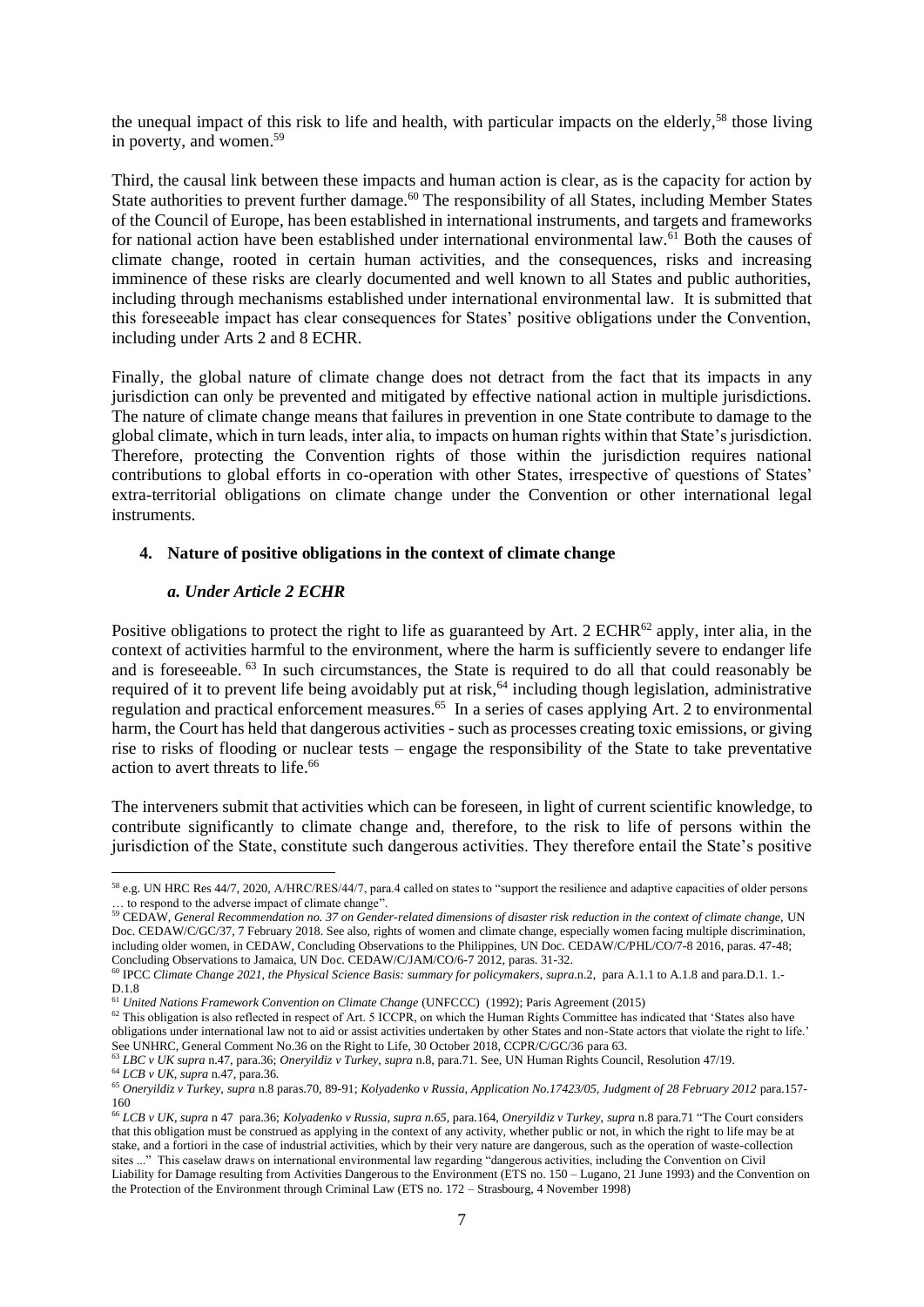obligation to take steps to prevent and redress this harm, including through legislation, administrative regulation and enforcement aimed at reducing activities within the jurisdiction of the State that contribute to climate change; countering and redressing the impact of such activities, as well as through international co-operative efforts to prevent climate change and mitigate its impact.

The existence of such obligations under Art. 2 ECHR reflects equivalent obligations under Art. 6 of the ICCPR as affirmed by the UN Human Rights Committee's General Comment No.36 on the right to life (2018), which specifically recognised the existence of positive obligations to protect life from the threats posed by climate change:

*"Environmental degradation, climate change and unsustainable development constitute some of the most pressing and serious threats to the ability of present and future generations to enjoy the right to life. Implementation of the obligation to respect and ensure the right to life, and in particular life with dignity, depends, inter alia, on measures taken by States parties to preserve the environment and protect it against harm, pollution and climate change caused by public and private actors. States parties should therefore ensure sustainable use of natural resources, develop and implement substantive environmental standards, […] provide appropriate access to information on environmental hazards and pay due regard to the precautionary approach".<sup>67</sup>*

## **b. Under Article 8 ECHR**

Similar positive obligations of prevention, established in respect of the right to respect for private and family life, the home and correspondence under Art. 8 ECHR, are also applicable to harm caused by climate change. Where it is foreseeable that environmentally hazardous activities will adversely affect an individual's health, well-being or enjoyment of their homes.<sup>68</sup> there is an obligation to take 'reasonable and adequate steps' to protect Art. 8 rights, including through legislation, administrative frameworks and practical enforcement.<sup>69</sup> In *Di Sarno v Italy* for example, in the context of collection, treatment and disposal or waste, this Court held that 'the State was under a positive obligation to take reasonable and adequate steps to protect the right of the people concerned to respect for their homes and their private life and, more generally, to live in a safe and healthy environment.<sup>70</sup>

In the context of dangerous activities affecting the environment, positive measures to be taken include regulations adapted to address the special features of the activity in question, with regard to the level of potential risk involved. Such regulations must require those concerned to take practical measures to ensure effective protection of Article 8 rights.<sup>71</sup> These obligations should, it is submitted, apply mutatis mutandis in respect of the State's responsibility to minimise, regulate and mitigate activities contributing to climate change, that impacts on the heath, wellbeing and enjoyment of private and family life, and the home, of persons within the jurisdiction of the State.

## **c. Relevant principles of international environmental law**

Positive obligations in respect of climate change arising from Convention rights fall to be interpreted and applied in light of international environmental law, binding on States parties to the Convention, in accordance with the principle of interpretation of the Convention in harmony with other international instruments. This is a cardinal principle of general international treaty interpretation under Art. 31(3)(c) of the Vienna Convention on the Law of Treaties.

<sup>67</sup> UN Human Rights Committee, General Comment No.36 on the right to life (2018), CCPR/C/GC/36 , 30 October 2018, para. 62

<sup>68</sup> *Lopez-Ostra v Spain*, *supra* n.47, para. 51; *Hatton v UK*, *supra* n.47, para.96; *Guerra v Italy*, *supra* n.47 para.57; *Di Sarno v Italy supra* n.9, para.108.

<sup>69</sup> *Di Sarno v Italy*, *supra* n.9. para.110 ; *Brincat v Malta*, Application. No.60908/11, paras.101-2, 116; *Tatar v Romania*, *supra* n.45, para.107

<sup>70</sup> *Di Sarno v Italy*, *supra* n.9, para.110

<sup>71</sup> *Di Sarno v Italy*, *supra* n.9 para.106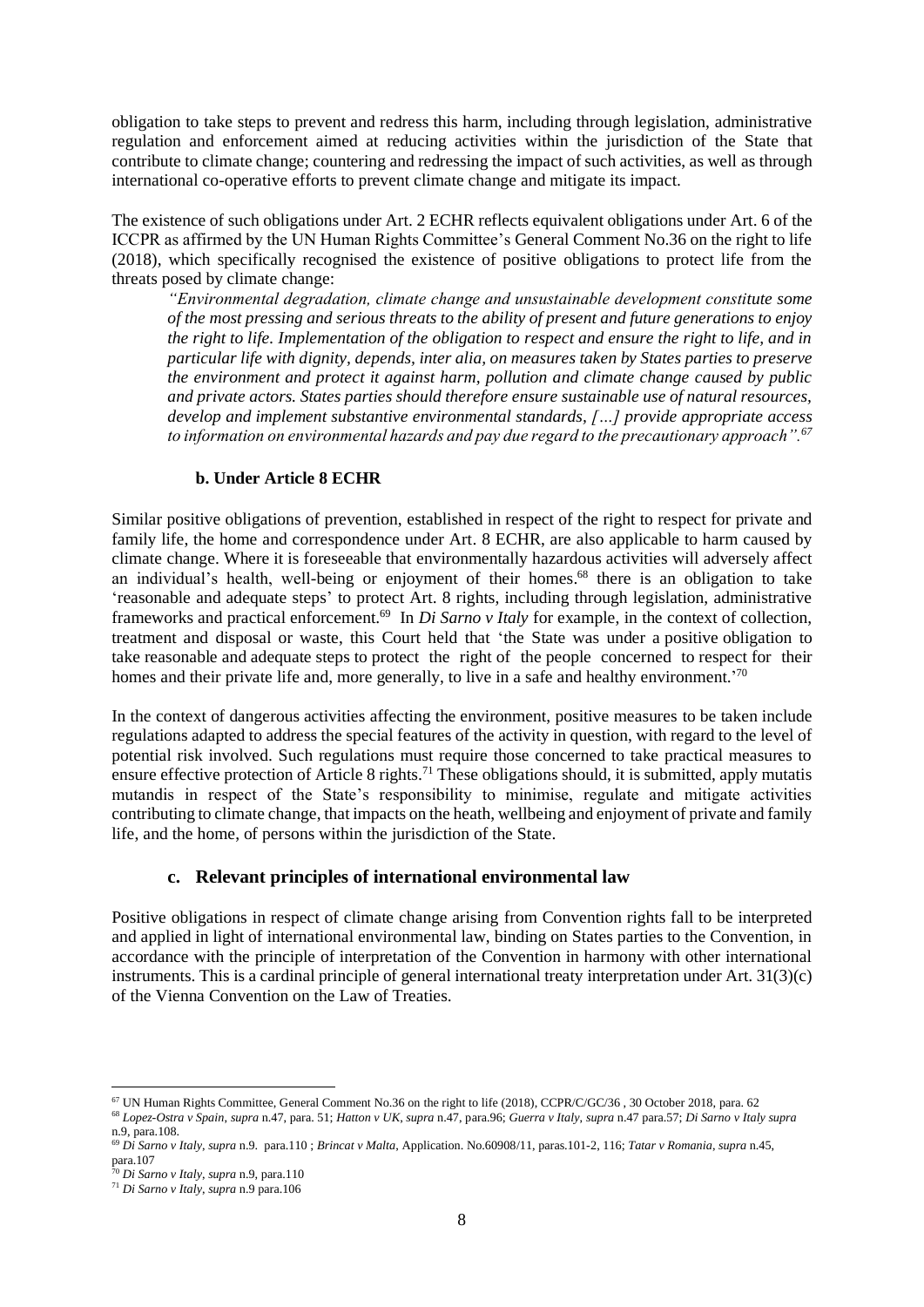Indeed, this Court has previously relied on international environmental law in the interpretation of Convention obligations.<sup>72</sup> The specific need to interpret and apply international human rights law in accordance with other international law and standards concerning climate change has also been recognised by UN treaty bodies, which have supported integration of human rights obligations with the UN Framework Convention on Climate Change (UNFCCC) and related instruments, and with relevant provisions of the Sustainable Development Goals.<sup>73</sup> For example, the UN Human Rights Committee, in its General Comment 36 on the Right to Life, considered that: '[t]he obligations of States parties under international environmental law should thus inform the content of article 6 of the Covenant, and the obligation of States parties to respect and ensure the right to life should also inform their relevant obligations under international environmental law."<sup>74</sup>

In particular, positive obligations under the Convention should be considered in light of the Paris Agreement (2015), by which States have identified a common goal of holding global average temperature rise to well below two degrees above pre-industrial levels and pursuing efforts to keep it below 1.5 degrees. (Art. 2.1.a). In pursuit of this aim, they have agreed to aim to reach global peaking of greenhouse gas emissions as soon as possible, and to undertake rapid reductions thereafter (Art. 4.1). This is to be achieved through States parties preparing 5-yearly nationally determined contributions (NDCs) (Art. 4.3) which will reflect each state party's 'highest possible ambition, reflecting its common but differentiated responsibilities and respective capabilities, in the light of different national circumstances.' States have further agreed to 'strive to formulate and communicate long-term low greenhouse gas emission development strategies' towards the goals of the Agreement (Art. 4.19). Furthermore it is recognised that developed, industrialised countries have heightened responsibilities to take action to reduce emissions.<sup>75</sup>

The negative effects of climate change are scientifically proven. Nevertheless, in applying Convention positive obligations to climate change, account should be taken of the precautionary principle, developed under international environmental law, which provides that where there is a risk of grave or irreversible damage, a lack of scientific certainty should not delay or prevent preventive action from being taken. Art. 3(3) of the United Nations Framework Convention on Climate Change states that 'parties should take precautionary measures to anticipate, prevent or minimize the causes of climate change and mitigate its adverse effects. Where there are threats of serious or irreversible damage, lack of full scientific certainty should not be used as a reason for postponing such measures.' A similar principle is set out in Art. 15 of the Rio Declaration on the Environment and Development (1992).

In *Tatar v Romania*<sup>76</sup> the Court relied on the precautionary principle as set out in the Rio Declaration to reinforce the positive obligation of the State to take preventative measures to prevent grave and irreversible damage to the environment, even in the absence of scientific certainty.<sup>77</sup>

The principle was also applied by the InterAmerican Court of Human Rights, in its advisory opinion on human rights and the environment, where it found that: 'States must act in keeping with the precautionary principle in order to protect the rights to life and to personal integrity in cases where there are plausible indications that an activity could result in severe and irreversible damage to the environment, even in the absence of scientific certainty. Consequently, States must act with due caution to prevent possible damage. Thus, in the context of the protection of the rights to life and to personal

<sup>72</sup> See e.g. *Tatar v Romania*, *supra* n.45 paras 112, 118.

<sup>&</sup>lt;sup>73</sup> See e.g. Committee on Economic, Social and Cultural Rights (CESCR), Concluding Observations on the Sixth Periodic Report of Germany, 27 November 2018, E/C.12/DEU/CO/6, paras.18-19; Commitee on the Elimination of Discrimination against Women (CEDAW), General Ecommendation No.37 on the gender-related dimensions of disaster risk reduction in the context of climate change, 13 March 2018, CEDAW/C/GC/37; CEDAW, Concluding Observations on the combined sixth and seventh reports of Luxembourg , 14 March 2018, CEDAW/C/LUX/CO/6-7

<sup>74</sup> CCPR, *General Comment No. 36 on article 5 of the International Covenant on Civil and Political Right, on the right to life*, UN Doc. CCPR/C/GC/36, 30 October 2018, para 62

<sup>75</sup> *Paris Agreement*, Art. 4.4, *United Nations Framework Convention on Climate Change* (UNFCCC) (1992) Art. 3.1; Kyoto Protocol to the UNFCCC (1998)

<sup>76</sup> *Tatar v Romania*, *supra* n.45

<sup>77</sup> Ibid., paras 109, 120.